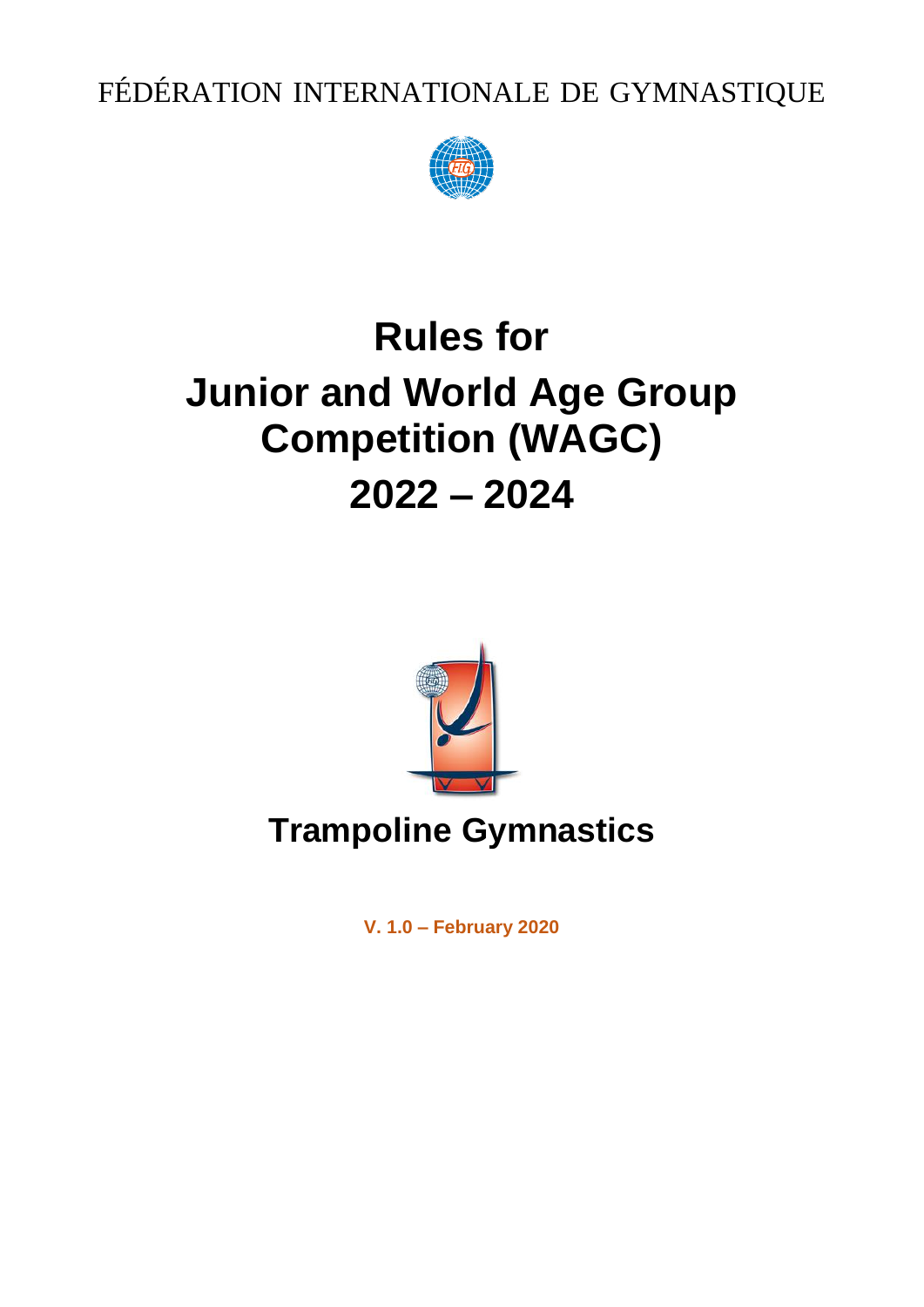## **1. FIG Age group structure**

- 11 12 years old in the year of competition
- 13 14 years old in the year of competition
- 15 16 years old in the year of competition
- 17 21 years old in the year of competition

## **2. Competition rules for Junior and World Age Group Competition**

The FIG Code of Points for Trampoline Gymnastics will apply with the following variations:

- 2.1 In WAGC, no Q2 is organized.
- 2.2 In Trampoline Individual, 11-12, 13-14 and 15-16, the Qualifying Round will consist of 1 (one) exercise with special requirements and without difficulty score, plus 1 (one) voluntary exercise. The special requirements will be described by the Trampoline TC at least one year prior to the next WAGC.
- 2.3 In WAGC Synchronised competition, the Qualifying Round consists of 1 (one) voluntary routine.
- 2.4 For difficulty in all disciplines §18.1 of the FIG Code of Points will apply. For the different age groups in the different disciplines, the following limitations to the difficulty in a single element will be applied:

|            |             | FIG Junior ages |                    |                    |
|------------|-------------|-----------------|--------------------|--------------------|
|            | 11-12 years | 13-14 years     | $15-16$ years      | $17-21$ years      |
| <b>TRA</b> | $1.6$ pts   | $1.8$ pts       | 1.8 <sub>pts</sub> | 2.0 <sub>pts</sub> |
| <b>TUM</b> | $2.8$ pts   | $4.3$ pts       | $4.3$ pts          | $4.5$ pts          |
| <b>DMT</b> | $4.0$ pts   | $4.6$ pts       | $4.6$ pts          | $5.2$ pts          |

- For 11-12 years old, triple somersaults are prohibited
- For all age groups, quadruple somersaults are prohibited

#### **Any abuse of this rule(s) will result in the disqualification of the gymnast**.

- 2.5 No gymnast shall compete in other than his/her age-group except in respect of 2.5.1.
- 2.5.1 In WAGC Synchronised competition, the age of the older gymnast determines the age group in which the pair must enter.

#### **3. First routine with special requirements (only for Individual Trampoline events at 11-12, 13-14 and 15-16 age groups and Juniors)**

#### **3.1 11-12 years**

The routine consists of 10 different elements, only two (2) elements allowed with less than 270° somersault rotation. Each element meeting the requirement must be marked with an asterisk (\*) on the competition card. These requirements cannot be fulfilled by combining them into one element but must be performed as separate elements.

- 1. one (1) element landing on the front of the body,
- 2. one (1) element landing on the back of the body,
- 3. one (1) element with 360° somersault rotation, at least, 360° of twist.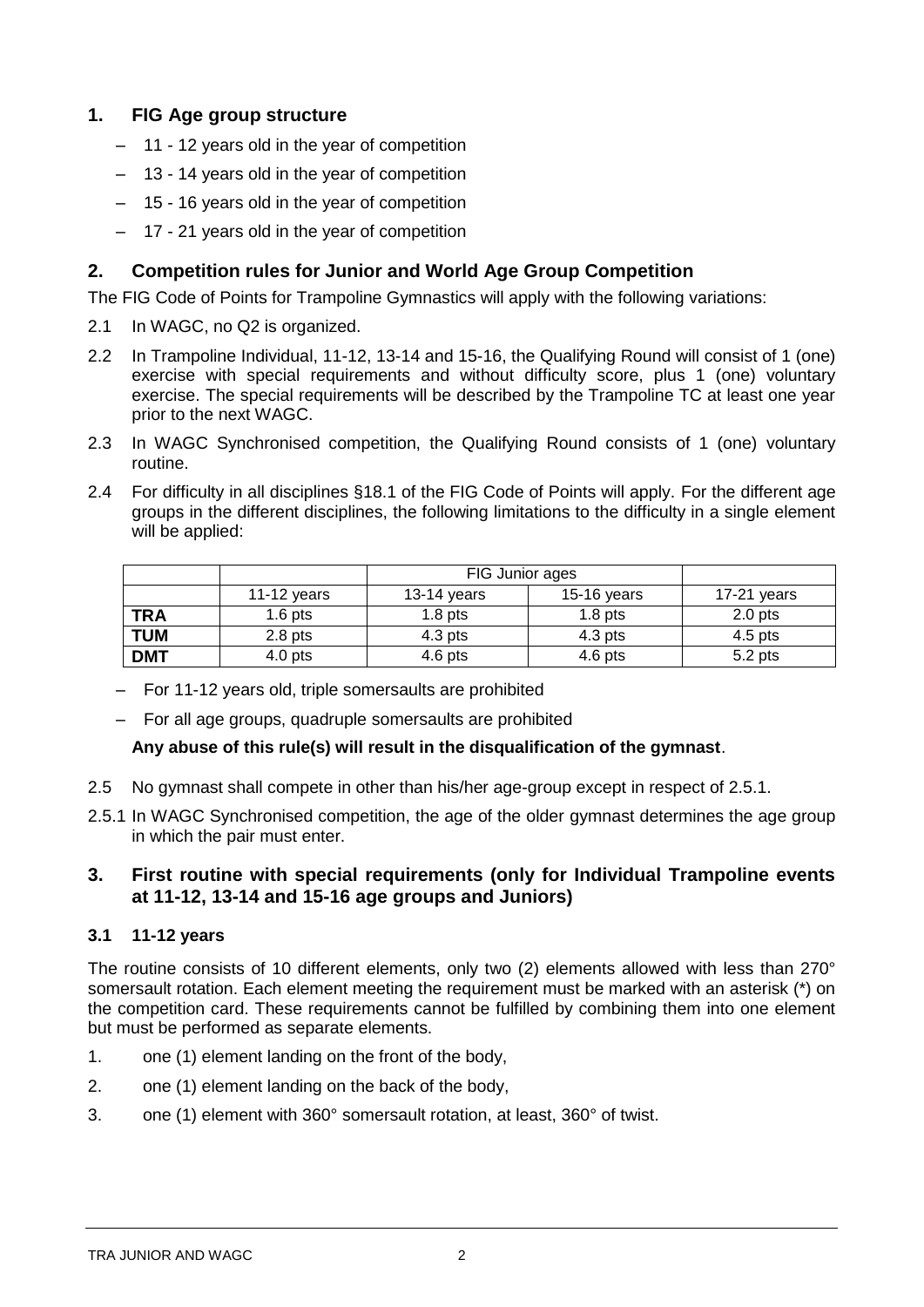#### **3.2 13–14 years, 15-16 years and Junior competition**

The routine consists of 10 different elements, only one (1) element allowed with less than 270° somersault rotation. Each element meeting the requirement must be marked with an asterisk (\*) on the competition card. These requirements cannot be fulfilled by combining them into one element but must be performed as separate elements.

- 1. one (1) element to front or back,
- 2. one (1) element from front or back in combination with requirement  $N^{\circ}1$ ,
- 3. one (1) double front or back somersault with or without twist and
- 4. one (1) element with a minimum of 540° twist and minimum 360° somersault rotation.

#### **4. Staging of the WAGC competition**

- 4.1 The FIG WAGC must be held in the same year as the World Championships.
- 4.2 Federations making an application for the holding of the World Championships may also apply for the FIG WAGC.

#### **5. Conditions of entry in the WAGC competition**

- 5.1 Only entries made by affiliated federations of the FIG will be accepted. Any entry not so received must be returned to the sender.
- 5.2 A maximum entry of 96 participating gymnasts per federation is permitted. Maximum 4 (four) aymnasts [2 (two) pairs in synchrol per federation may enter per each age group and event in each discipline. (see §4 and §5)
- 5.3 Gymnasts who have competed in a discipline at a World Championship may not compete in the same year in that discipline at the FIG World Age Group Competitions.

#### **6. Entries**

See Technical Regulations and Accreditation rules.

#### **7. Age Groups and Apparatuses**

Individual competitions in Trampoline, Double Mini-Trampoline, Tumbling and Synchro Trampoline will take place in the following age groups:

- 11-12 year-old boys
- 11-12 year-old girls
- 13-14 year-old boys
- 13-14 year-old girls
- 15-16 year-old boys
- 15-16 year-old girls
- 17-21 year-old boys
- 17-21 year-old girls

#### **8. Junior World Championships**

This event takes place in even years. It will follow the abovementioned rules and specific directives.